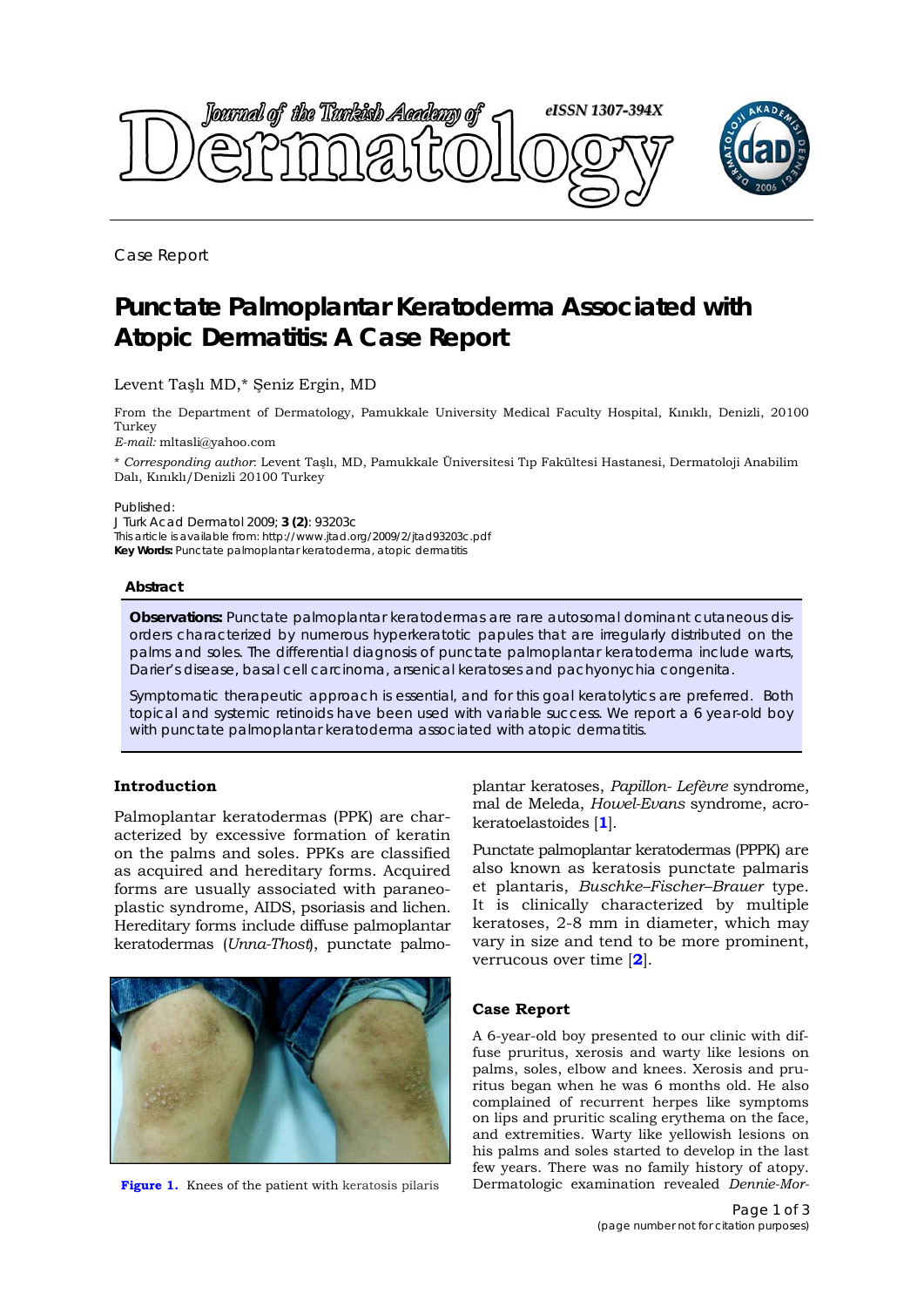

**Figure 2.** Soles of the patient with multiple hyperkeratotic papules

*gan* lines, diffuse xerosis, angular cheilitis, dull pink keratotic papules topped by keratotic pits on elbows and knees (**Figure 1**). Also hyperkeratotic yellow-grey papules were seen over the palms, soles, distal interphalangeal and metacarpophalangeal joints (**Figure 2**). He had remarkable half moon distal leukonychia with pink arc on all fingernails. Oral mucosa was not involved. Histologic examination of a punch biopsy specimen taken from the hyper keratotic papules on palms showed an acanthotic epidermis with prominent granular layer, hyperkeratosis with focal parakeratosis, dilated vessels in the papillary dermis.

Laboratory investigation revealed Hb: 11.7 g/dl (13.5-17.5), Htc: %36.2 (41-53), MCV: %69.8 (80-100), ferritin: 11.57 ng/ml (30-400), total IgE: 197 IU/ml (14.4-52) with negative VDRL. The blood chemistry and thyroid function tests were within normal limits.

### **Discussion**

PPPK is a rare form of keratoderma. The prevalence is 1 case per 100,000 population. This condition shows an autosomal dominant inheritance, however, sporadic cases are encountered. The age of onset is variable [**1, 2**]. Although to date no specific genes have been identified, *Zhang* et al. identified the chromosome 8q24.13–8q24. 21 as the responsible gene in two Chinese families [**3**].

Atopic dermatitis (AD) is a common skin disorder in childhood and is characterized

by recurrent severe pruritic eczema. AD was diagnosed by the criteria of *Hanifin-Rajka* [**4**]. With these criteria, the patient must exhibit three of the major and three of the minor criteria. Our patient had 3 major criteria (pruritus, typical morphology, chronic recurrent dermatitis) and 5 minor criteria (xerosis, early age onset, elevated serum IgE, cheilitis and *Dennie-Morgan* infraorbital fold). Variable nail changes in the form of half moon distal nail plate dystrophy, subungual hyperkeratosis, longitudinal ridge, thickened nail plate, medial canaliformis, lunular changes, onychogryphosis, transverse ridge and koilonychia have been reported in PPPK [**5**]. Leukonychia may be present in in PPKs [**2**]. Histopathological examination is not diagnostic for PPPK which shows hyperkeratosis and parakeratosis, basal layer spongiosis and dilated, occluded sweat ducts, blood vessels, and lymph vessels [**1**]. Differential diagnosis of PPPK include warts, callus, punctate porokeratosis, *Darier* disease, arsenical keratoses. Verruca vulgaris demostrate multiple bleeding points clinically and histopathologically characteristic foci of vacuolated cells and koilocytotic cells.

Punctate porokeratosis is very similar to punctate keratosis and is distinguished by presence of a cornoid lamella histologically. *Darier* disease may show multiple punctate palmoplantar keratoderma. However, *Darier* disease is characterized by the presence of warty papules in the seborrheic areas and mucosal lesions as well as nail involvement. Arsenical keratosis distinguished by their histopathological examination.

Treatment of keratodermas is difficult and symptomatic. On the basis of the literature, lactic acid or urea containing preparation and topical retinoids have been used with variable success [**1, 2**]. Successful treatment of PPPK with oral retinoids has been reported [**6, 7**]. We started treatment with 20% salicylic acid in vaseline and 5% salicylic acid in 10% urea cream once daily that was subsequently discontinued because of lack of efficacy after 1 month. He was treated topically with 0.1% retinoic acid ointment with a good clinical response.

PPK associated with AD has been reported uncommonly.

*Anderson* et al and *Mitteral* et al have shown that there is a significant association